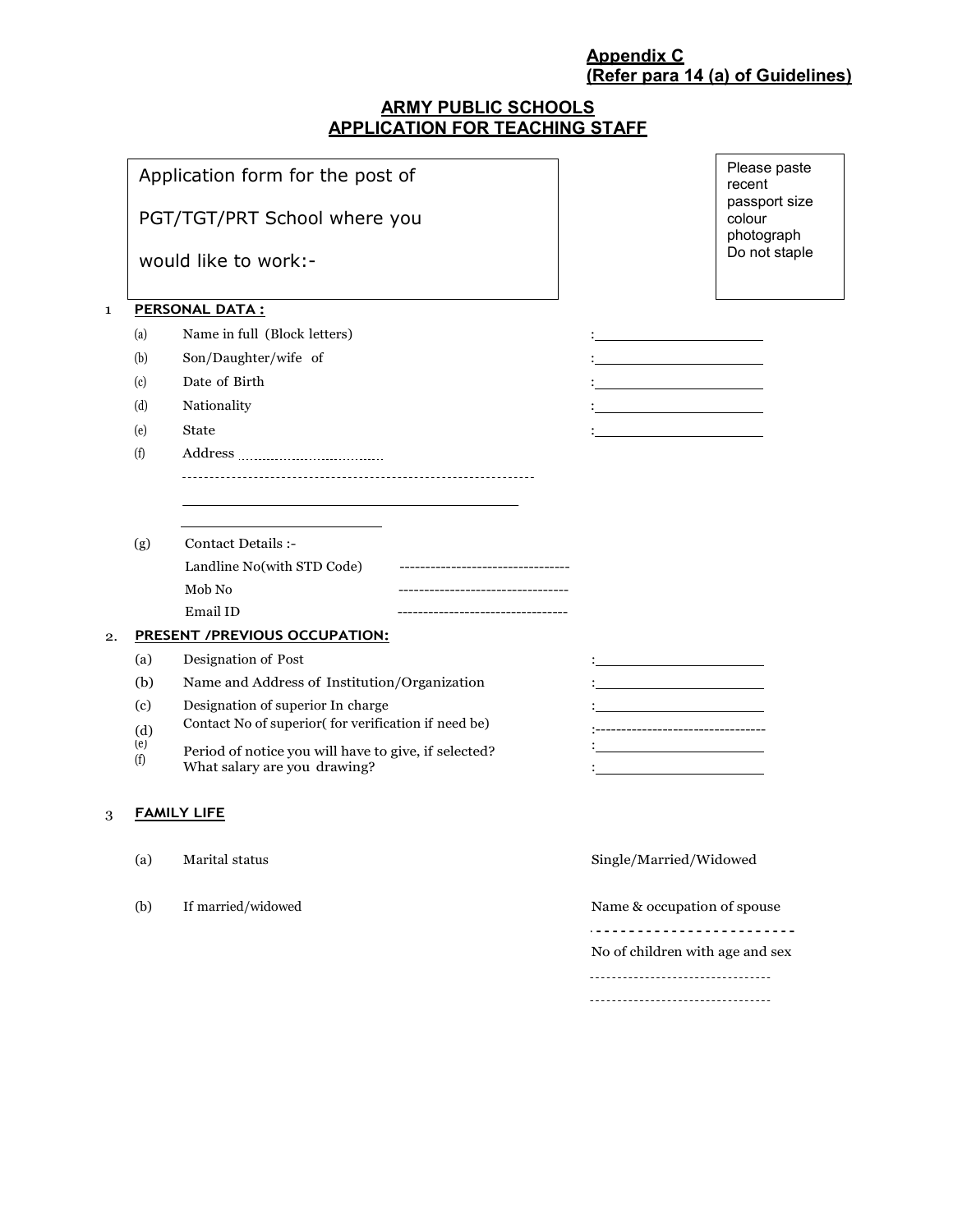### 4 **EDUCATIONAL RECORDS : School, College Or University**

Give details of all exams starting from Secondary School onwards

| <b>Examination</b> | Marks<br>Obtained | Percentage | <b>Division</b> | Year of<br>passing | Subjects taken | of<br>Name<br>University/<br><b>Board/Institute</b> |
|--------------------|-------------------|------------|-----------------|--------------------|----------------|-----------------------------------------------------|
|                    |                   |            |                 |                    |                |                                                     |
|                    |                   |            |                 |                    |                |                                                     |
|                    |                   |            |                 |                    |                |                                                     |
|                    |                   |            |                 |                    |                |                                                     |
|                    |                   |            |                 |                    |                |                                                     |
|                    |                   |            |                 |                    |                |                                                     |

#### **Graduation/Post Graduation through correspondence or regular**

5. Have you cleared CSB: CTET/STET:

(date) (date) 6. Name of classes you would prefer to teach with subjects:-

(a)  $\text{Classes}$  (b) subjects:

7. Training in NCC, scouting, Music/Art, Dramatics or other such activities, Give rank, status/proficiency achieved ......................................................................................................................

8. Merit Scholarship won? If so what?

9. Languages you can read write and speak fluently. (a)  $(b)$  (c)

10. Any books/articles written? If so, give their titles/ Magazines in which published?

# **11. EXPERIENCE:**

Fill the particulars in chronological order starting with your appointment (if there is not enough space attach a separate

|--|

| Experience as PGT year<br>(Exact dates to be indicated) |    | School/College | Subject taught | Classes<br>taught | No of pupils<br>taken | Total Exp in<br>Years |
|---------------------------------------------------------|----|----------------|----------------|-------------------|-----------------------|-----------------------|
| From                                                    | To |                |                |                   |                       |                       |
|                                                         |    |                |                |                   |                       |                       |
|                                                         |    |                |                |                   |                       |                       |
| Experience as TGT year                                  |    |                |                |                   |                       |                       |
| (Exact dates to be indicated)                           |    |                |                |                   |                       |                       |
| From                                                    | To |                |                |                   |                       |                       |
|                                                         |    |                |                |                   |                       |                       |
|                                                         |    |                |                |                   |                       |                       |
| Experience as PRT year                                  |    |                |                |                   |                       |                       |
| (Exact dates to be indicated)                           |    |                |                |                   |                       |                       |
| From                                                    | To |                |                |                   |                       |                       |
|                                                         |    |                |                |                   |                       |                       |
|                                                         |    |                |                |                   |                       |                       |

Include any other post held which are relevant to the field of Education

#### **12. APTITUDE:**

(a) Subject(s) which you enjoy teaching most?

(b) Other area (Cultural activities):